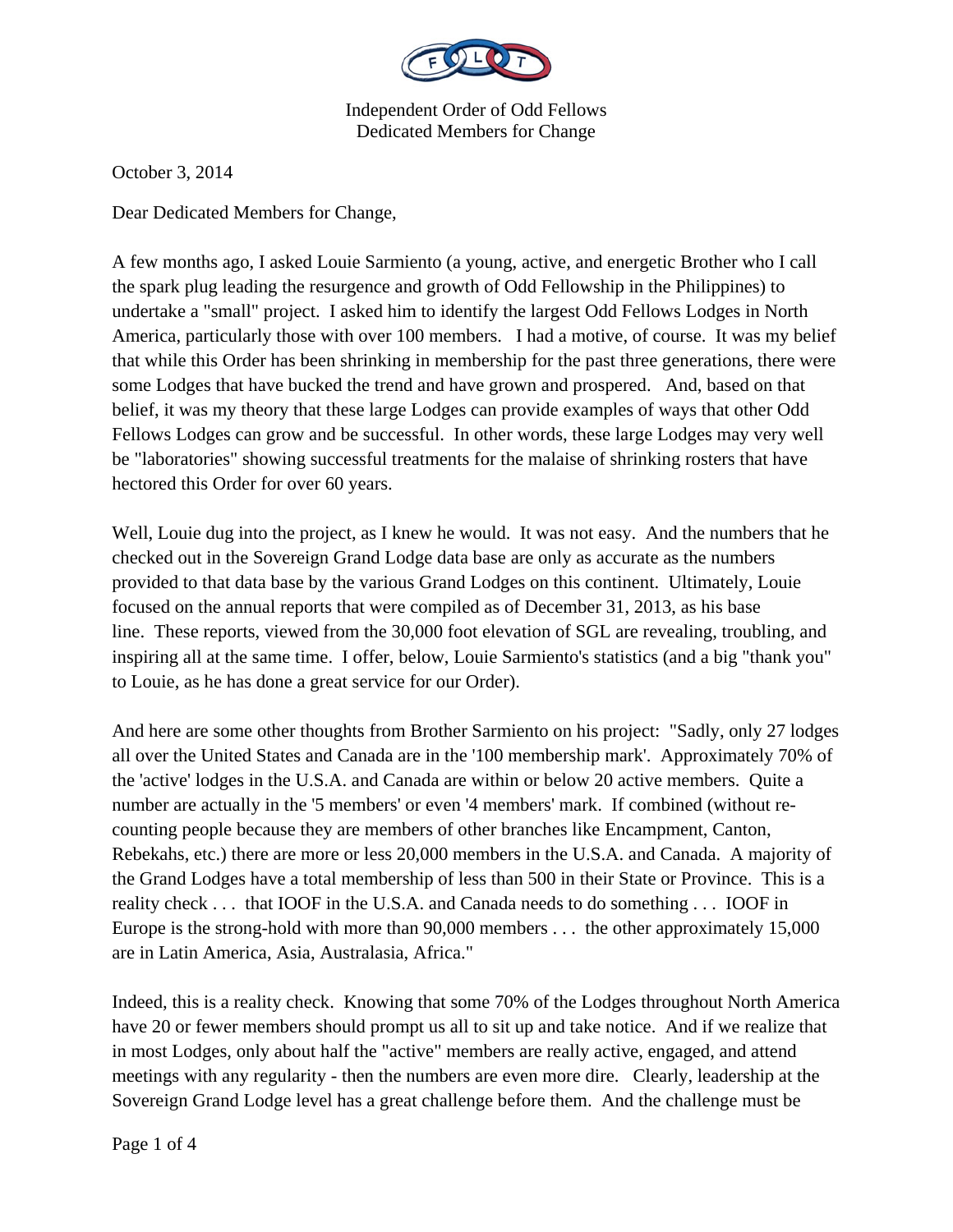

addressed today. The fact that the structure of our Order compels us to turn over our leadership every single year makes the challenge even more difficult. But we can't wait till next year, or the year after that. We must address the issues now, and continue to address them. We have to accept the fact that our greatest challenge is (and has been for years) our continued loss of members. To essentially continue business as usual like we have been doing for the past 60 years and expect different results is, truly, insanity. We must change the structure of our Order, and we must change the way we do business. Anything less than this will result in the continued diminution of our great and ancient fraternity. I have every confidence that our new Sovereign Grand Master Jimmy Humphrey understands the challenge and is up to the task. But are the representatives who attend Sovereign Grand Lodge sessions up to the challenge of change?

F - L - T

Dave Rosenberg Deputy Grand Master

\*\*\*\*\*\*\*\*\*\*\*\*\*\*\*\*\*\*\*\*\*\*\*\*\*\*\*\*\*\*\*\*\*\*\*\*\*\*\*\*\*\*\*\*\*\*\*\*\*\*\*\*\*\*\*\*\*\*\*\*\*\*\*\*\*\*\*\*\*\*\*\*\*\*\*\*\*\*

Top 30 Largest Odd Fellow Lodges in United States and Canada

| Rank           | Lodge Name                | Location                      | No. of Members |
|----------------|---------------------------|-------------------------------|----------------|
| $\vert$        | California Lodge no.1     | San Francisco, California     | 352            |
| $\overline{2}$ | Apollo Lodge no.123       | Millbrae, California          | 300            |
| $\overline{3}$ | Salem Lodge no.36         | Winston-Salem, North Carolina | 294            |
| $\overline{4}$ | Yerba Buena Lodge No.15   | San Francisco, California     | 268            |
| 5              | DeKalb Lodge No.12        | Maysville, Kentucky           | 222            |
| 6              | Davis Lodge No.169        | Davis, California             | 209            |
| $\overline{7}$ | Excelsior Lodge No.1      | Honolulu, Hawaii              | 200            |
| 8              | Borough Park Lodge No.409 | Brooklyn, New York            | 190            |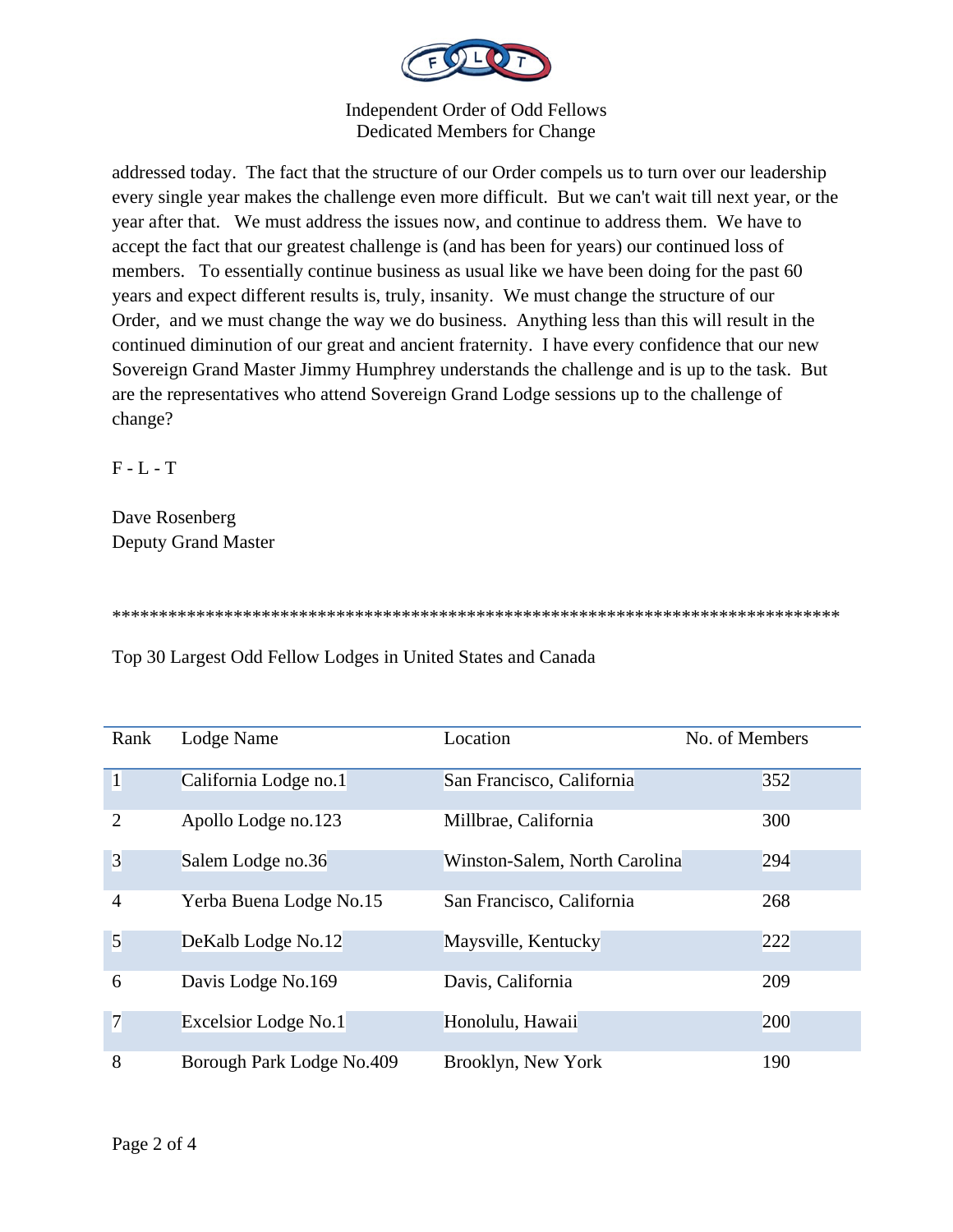

| 9  | Boone Lodge No.170           | Madison, West Virginia     | 182 |
|----|------------------------------|----------------------------|-----|
| 10 | Huntington Lodge No.64       | Huntington, West Virginia  | 173 |
| 11 | Golden West Lodge No.322     | San Francisco, California  | 157 |
| 12 | Eastwood Lodge No.496        | Eastwood, Michigan         | 156 |
| 13 | St. John Lodge no.539        | St. John, Kansas           | 139 |
| 14 | Walker Lodge No.306          | Philadelphia, Pennsylvania | 139 |
| 15 | Alma Lodge No.523            | Johnstown, Pennsylvania    | 137 |
| 16 | Buena Vista Lodge no.21      | Oak Ridge, North Carolina  | 131 |
| 17 | Leon Lodge No.5              | Tallahassee, Florida       | 130 |
| 18 | Olympia Lodge no.1           | Tumwater, Washington       | 126 |
| 19 | Monongalia Lodge No.10       | Morgantown, West Virginia  | 122 |
| 20 | Lodi Lodge No.259            | Lodi, California           | 120 |
| 21 | Chemeka Lodge No.1           | Salem, Oregon              | 116 |
| 22 | Charity Lodge no.27          | Laurel, Delaware           | 110 |
| 23 | Waxahachie Lodge No.80       | Waxahachie, Texas          | 106 |
| 24 | Good Shepherd Lodge No.65    | New Milford, Connecticut   | 105 |
| 25 | Washington Lodge No.1        | Baltimore, Maryland        | 104 |
| 26 | Pryor Creek Lodge No.70      | Pryor, Oklahoma            | 104 |
| 27 | Ft. Dallas Lodge No.44       | Hialeah. Florida           | 103 |
| 28 | Spencer Butte No.9           | Eugene, Oregon             | 99  |
| 29 | Waterloo Lodge No.27         | Waterloo, Illinois         | 98  |
| 30 | Franco American Lodge No.207 | San Francisco, California  | 96  |
|    | Century Lodge No.492         | Carpentersville, Illinois  | 96  |